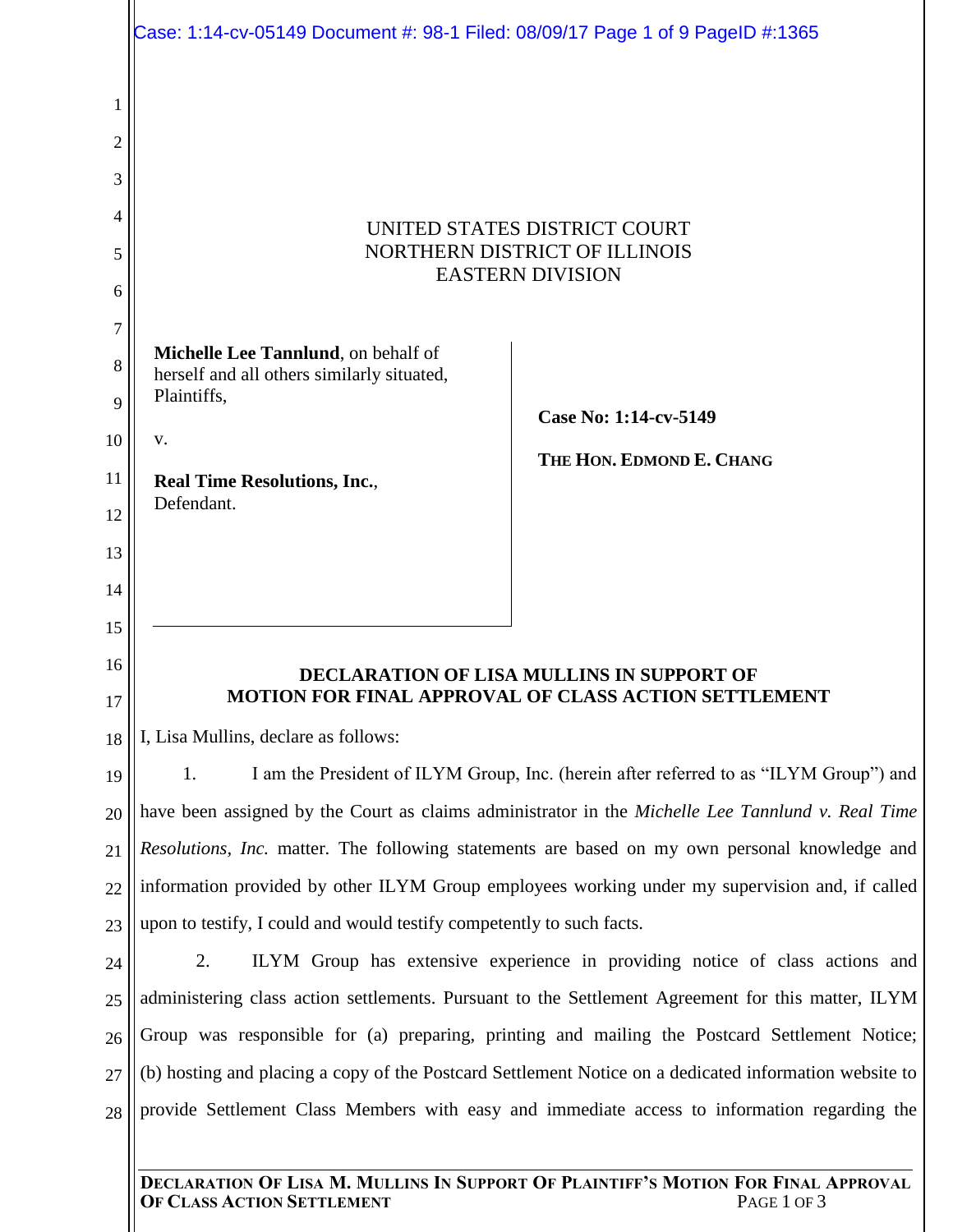### Case: 1:14-cv-05149 Document #: 98-1 Filed: 08/09/17 Page 2 of 9 PageID #:1366

1 2 3 4 5 6 proposed Settlement and to allow Settlement Class Members to file a claim electronically; (c) setting up and maintaining a toll-free telephone number; (d) acting as a liaison between Settlement Class Members and the Parties regarding claim information; (e) fielding inquiries about the settlement; (f) processing claims, requests for exclusions and objections to the Settlement; and (g) performing other tasks as the Parties mutually agree to and/or the Court ordered ILYM Group to perform. ILYM Group implemented all of those procedures to comply with the Court's Preliminary Approval Order.

7 8 9 10 3. On April 7, 2017, ILYM Group received the class data file from Defendant, which contained the name, address and telephone number(s) of the Settlement Class Members. The data file was uploaded to our database and checked for duplicates and other possible discrepancies. The final Class List contained 375,954 names and mailing addresses.

11 12 13 14 15 16 17 18 19 20 21 22 4. On April 7, 2017, ILYM Group, on behalf of Defendant Real Time Resolutions, Inc., provided appropriate and timely Class Action Fairness Act of 2005 ("CAFA") Notice of this Settlement to the United States Department of Justice and the Attorney General of all states impacted by this Agreement, by USPS Certified Mail. Said notice included a detailed letter setting forth information required under the CAFA statute and also included a disc containing digital images of the Class Action Complaint (Dkt #1), Civil Cover Sheet (Dkt #2), Attorney Appearance (Dkt #3), Plaintiff's Unopposed Motion for Preliminary Approval of Amended Class Action Settlement (Dkt #81), Amended Settlement Agreement and Release (Dkt #81-1), Proposed Claim Form, Class Notice, Preliminary and Final Approval Orders (Dkt #81-2), Declaration of Mark Ankcorn in support of Preliminary Approval (Dkt #81-3), and an estimated geographic distribution by State and Territory of accounts associated with potential Settlement Class Members. Attached hereto, as **Exhibit A**, is a true and correct copy of the Cover letter for the CAFA Notice.

23 24 25 26 27 28 5. On May 25, 2017, ILYM Group mailed the approved Postcard Settlement Notice to all 375,954 Settlement Class Members contained in the Class List. Attached hereto, as **Exhibit B**, is a true and correct copy of the mailed Postcard Settlement Notice. The notices mailed to Settlement Class members informed them of: (1) the settlement's benefits; (2) deadlines for all Settlement Class members to file a claim form, opt out of the settlement, and object to the settlement and/or Class Counsel's fee request; (3) the address for the settlement website where they can obtain more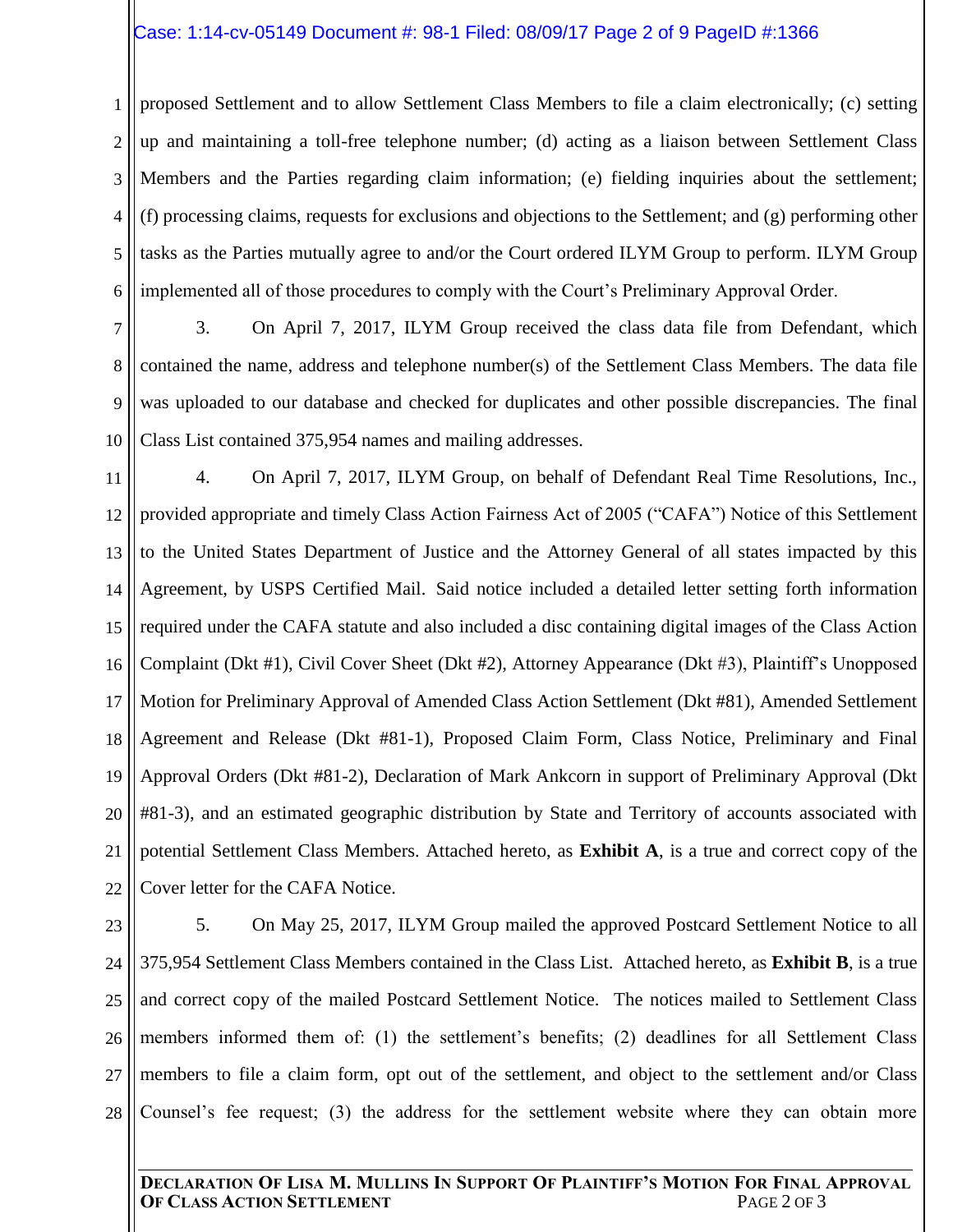### Case: 1:14-cv-05149 Document #: 98-1 Filed: 08/09/17 Page 3 of 9 PageID #:1367

1 2 information, download forms, and file claims; and (4) the date and location of the final approval hearing.

3 4 5 6 7 8 9 10 6. On May 25, 2017, ILYM Group established the dedicated Settlement website, www.RealTimeTCPASettlement.com to provide easy and immediate access to information regarding the proposed Settlement and to allow Settlement Class Members to file a claim electronically. A copy of the approved Postcard Settlement Notice, Detailed Notice, Claim Form and other related Court documents pertaining to this proposed Settlement, including the Court's Preliminary Approval Order, and all the documents relating to Plaintiffs' Motion for Attorneys' Fees, Expenses and Incentive Award were posted on said website and will remain publicly available for at least thirty days after the last day for claimants to cash distributed checks.

11 12 13 14 15 16 7. On May 25, 2017, ILYM Group began administering a publication notice program to ensure a minimum of 20 million Internet impressions to notify those persons for whom a current mailing address could not be located. ILYM has confirmed that the 20 million Internet impressions have been completed. The supplemental publication program's internet banner advertisements were seen by an estimated 26,212,816 persons over a 4 week period, increasing the reach and scope of notice to class members.

17 18 19 20 21 8. On May 25, 2017, ILYM Group set up a toll-free telephone number to answer questions that Settlement Class members might have about the terms of settlement and how to make a claim, or to request a paper version of the claim form. This telephone number was listed on the Postcard Settlement Notice. As of August 8, 2017, ILYM had received approximately 3,800 telephone calls to its toll free line and there have been approximately 82,459 visits to the website.

22 23 24 25 26 27 9. As of the date of this declaration, 306 Postcard Settlement Notices were returned with a forwarding address by the United States Postal Service and promptly re-mailed to the forwarding address provided. ILYM Group performed a computerized skip trace on an additional 5,250 of the returned Postcard Settlement Notices that did not contain a forwarding address. As a result of ILYM Group's skip tracing efforts, a total of 3,361 updated addresses were obtained and the Postcard Settlement Notice was promptly re-mailed to all 3,361 updated addresses.

28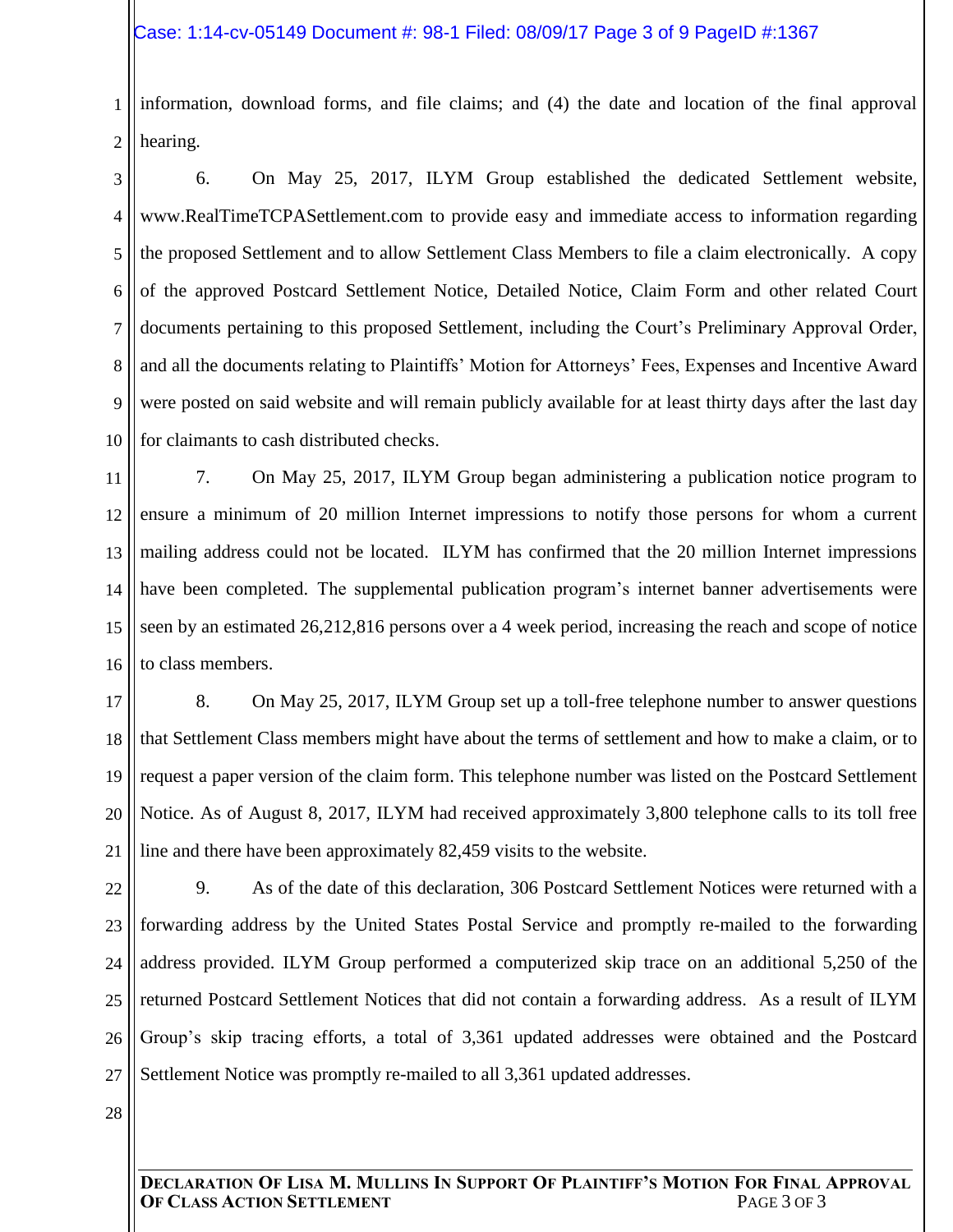# $\biggl|\mathsf{Case}\right.$  1:14-cv-05149 Document #: 98-1 Filed: 08/09/17 Page 4 of 9 PageID #:1368

| 1              | As of the date of this declaration, ILYM Group has received a total of 10 opt-out<br>10.                                        |  |
|----------------|---------------------------------------------------------------------------------------------------------------------------------|--|
| 2              | requests from the following individuals: Carlos E. Isagiza, Carrie Collins, Donald McCowen, Heather                             |  |
| 3              | Tarala, Ismet R. Gjeloshi, James P. Brady, Joseph Dajos, Marlene Rogoff, Paul Koksvik, and William                              |  |
| $\overline{4}$ | G. Riehl. All 10 requests for exclusion have been deemed valid and timely. The deadline to request                              |  |
| 5              | exclusion from the Settlement was July 24, 2017.                                                                                |  |
| 6              | 11.<br>As of the date of this declaration, ILYM Group has received a total of 15,297 valid and                                  |  |
| 7              | timely claims. The deadline to submit a claim under the Settlement is August 23, 2017.                                          |  |
| 8              | I declare under penalty of perjury that the foregoing is true and correct. Executed this 9 <sup>th</sup> day of                 |  |
| 9              | August, 2017, at Tustin, CA.                                                                                                    |  |
| 10             |                                                                                                                                 |  |
| 11             |                                                                                                                                 |  |
| 12             |                                                                                                                                 |  |
| 13             | <b>Līsa M. Mullins</b>                                                                                                          |  |
| 14             |                                                                                                                                 |  |
| 15             |                                                                                                                                 |  |
| 16             |                                                                                                                                 |  |
| 17             |                                                                                                                                 |  |
| 18             |                                                                                                                                 |  |
| 19             |                                                                                                                                 |  |
| 20             |                                                                                                                                 |  |
| 21             |                                                                                                                                 |  |
| 22             |                                                                                                                                 |  |
| 23             |                                                                                                                                 |  |
| 24             |                                                                                                                                 |  |
| 25             |                                                                                                                                 |  |
| 26             |                                                                                                                                 |  |
| 27             |                                                                                                                                 |  |
| 28             |                                                                                                                                 |  |
|                |                                                                                                                                 |  |
|                | DECLARATION OF LISA M. MULLINS IN SUPPORT OF PLAINTIFF'S MOTION FOR FINAL APPROVAL<br>PAGE 4 OF 3<br>OF CLASS ACTION SETTLEMENT |  |
|                |                                                                                                                                 |  |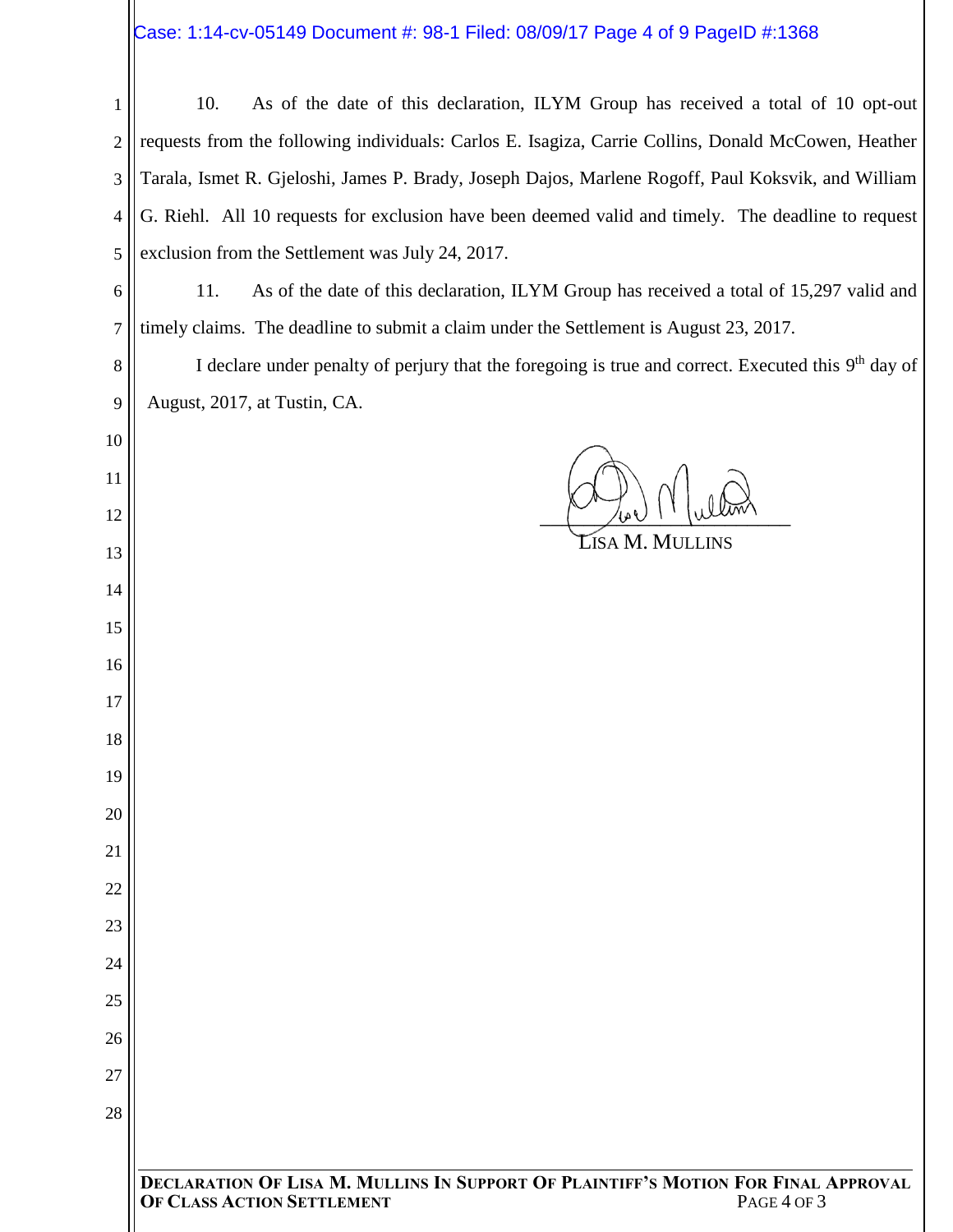Case: 1:14-cv-05149 Document #: 98-1 Filed: 08/09/17 Page 5 of 9 PageID #:1369

# **EXHIBIT "A"**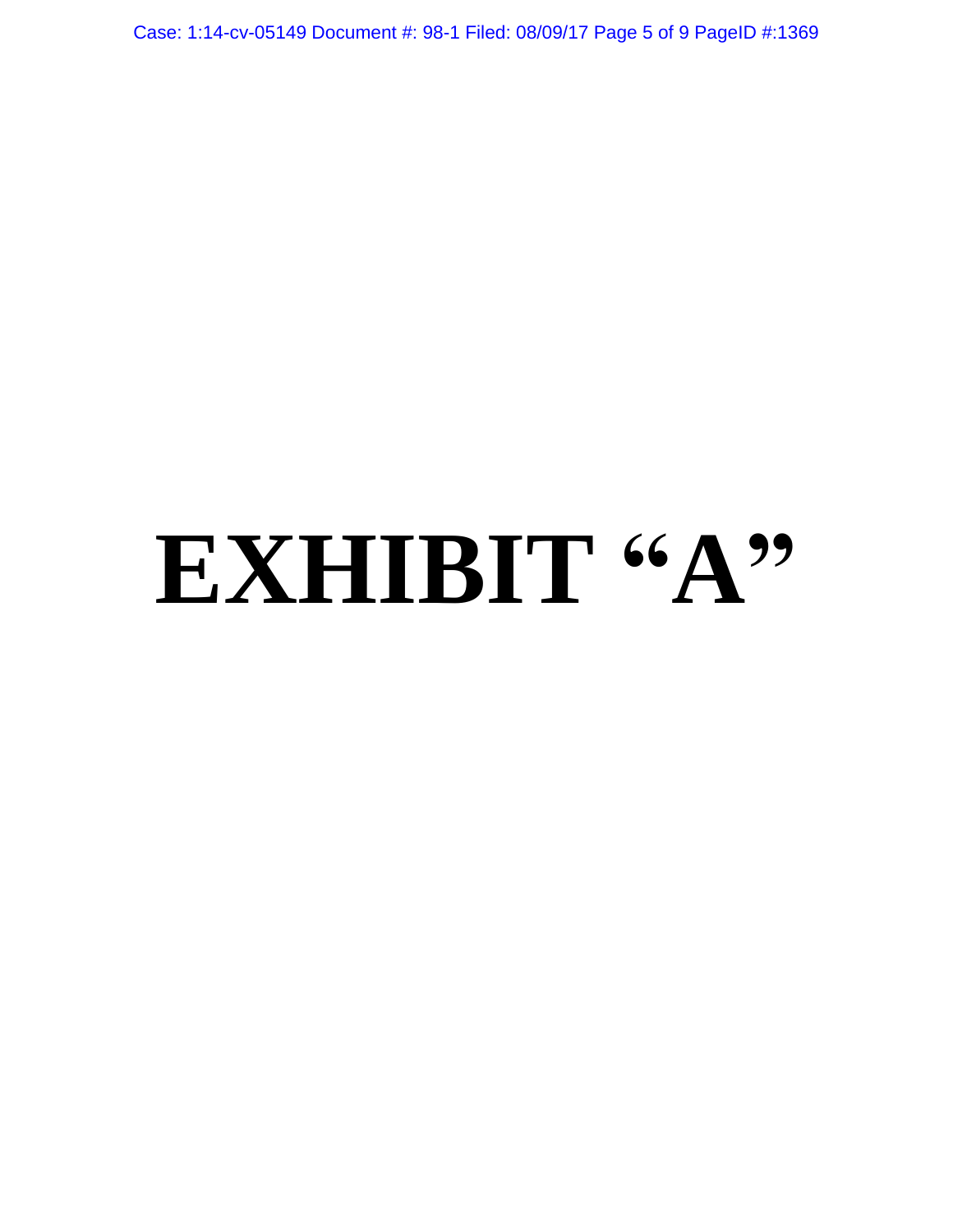April 7, 2017

# **VIA CERTIFIED MAIL**

## Class Action Fairness Act – Notice to Federal and State Officials

Dear Sir or Madam:

Pursuant to the Class Action Fairness Act ("CAFA"), 28 U.S.C. § 1715, please find enclosed information from Real Time Resolutions, Inc. relating to the proposed settlement of a class action lawsuit under the Telephone Consumer Protection Act. This information supersedes the prior CAFA notice regarding this matter, which was sent on or about May 27, 2016.

- **Case:** *Michele Lee Tannlund v. Real Time Resolutions, Inc.*, Case No. 1:14-cv-01549
- **Court:** United States District Court for the Northern District of Illinois, Eastern Division
- **Defendant:** Real Time Resolutions, Inc.
- **Judicial Hearing Scheduled:** The Court has scheduled a Preliminary Approval Hearing for April 10, 2017, at 9:00 a.m. on Plaintiff's Unopposed Motion for Preliminary Approval of Amended Class Action Settlement. This hearing may be rescheduled without further notice. No final approval hearing is currently scheduled.
- **Documents Enclosed:** Copies of the following documents are contained on the enclosed CD in Adobe Acrobat PDF format:
	- 1. Class Action Complaint (Dkt #1), Civil Cover Sheet (Dkt #2) and Attorney Appearance (Dkt #3) all dated July 7, 2014;
	- 2. Plaintiff's Unopposed Motion for Preliminary Approval of Amended Class Action Settlement (Dkt #81);
	- 3. Amended Settlement Agreement and Release (Dkt #81-1);
	- 4. Proposed Claim Form, Class Notice, Preliminary and Final Approval Orders (Dkt #81-2);
	- 5. Declaration of Mark Ankcorn in support of Preliminary Approval (Dkt #81-3); and
	- 6. Estimated geographic distribution by State and Territory of accounts associated with potential Settlement Class Members. Please note that these numbers and percentages of accounts where cell phone calls were made are merely estimates because mailing addresses and States of residence may no longer be current, particularly for inactive accounts, and because the putative class includes those who received wrong number or reassigned number calls.

Very truly yours,

ILYM Group (Class Notice Administrator)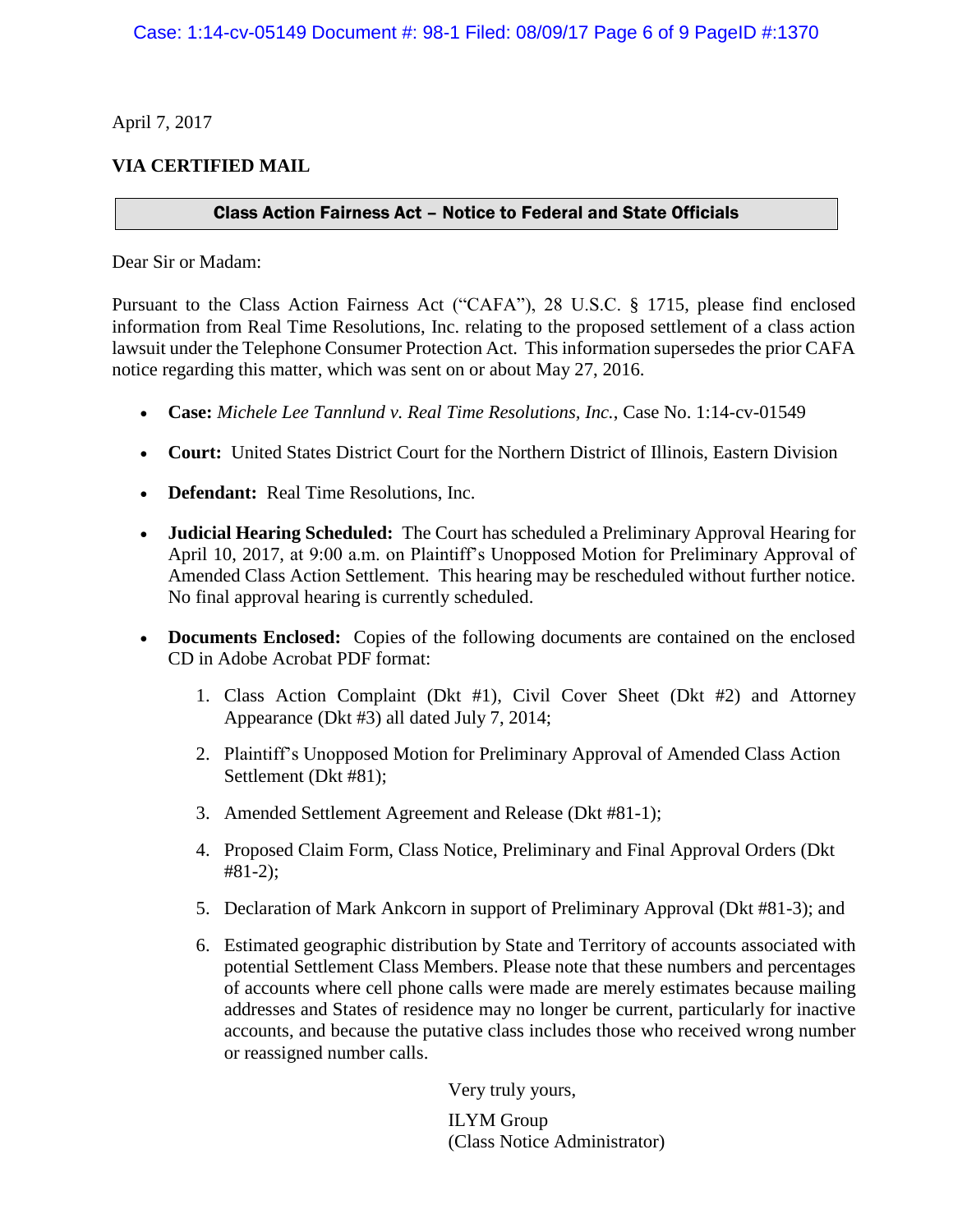Case: 1:14-cv-05149 Document #: 98-1 Filed: 08/09/17 Page 7 of 9 PageID #:1371

# EXHIBIT "B"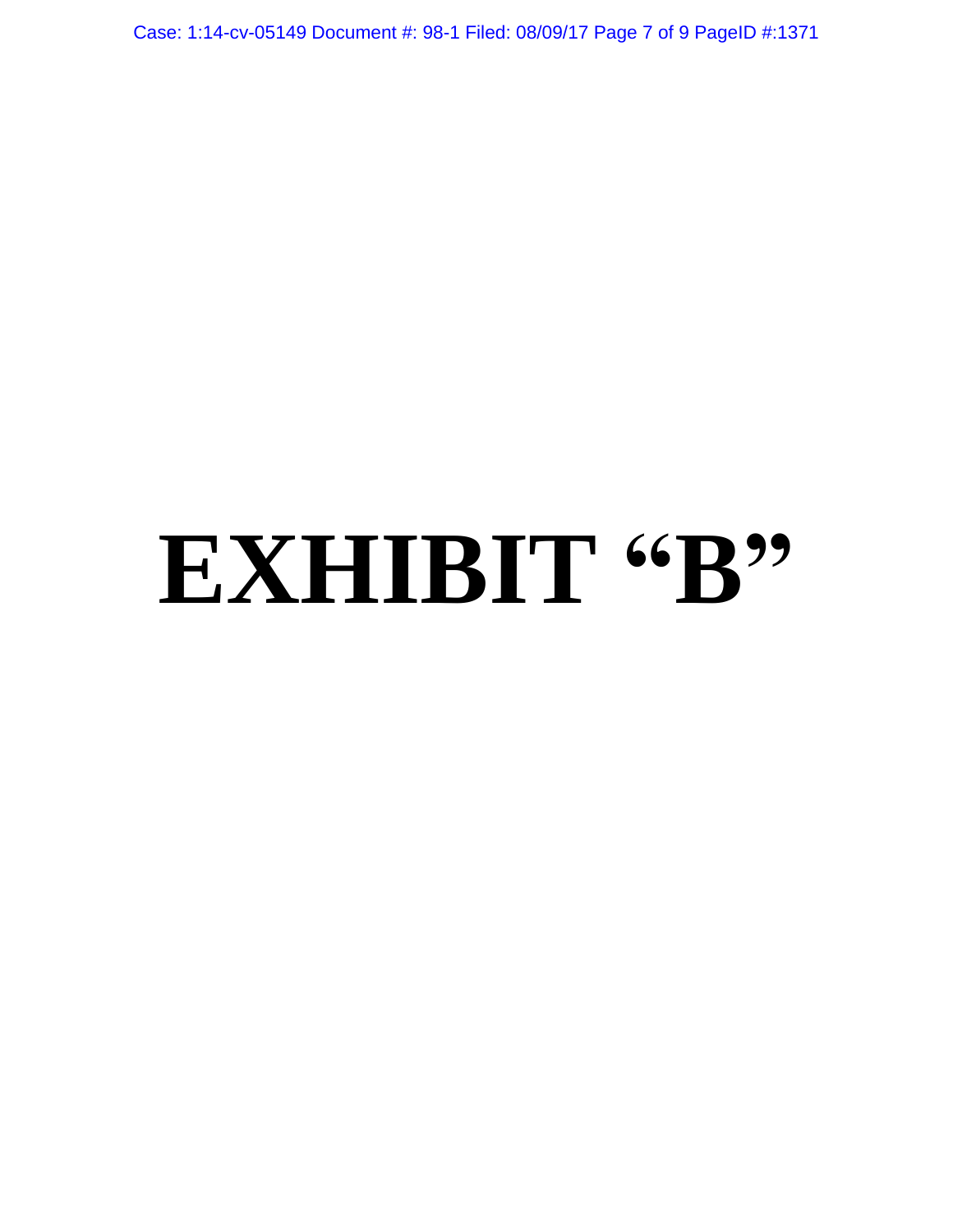#### **Real Time Resolutions**  Case: 1:14-cv-05149 Document #: 98-1 Filed: 08/09/17 Page 8 of 9 PageID #:1372**TCPA Settlement**

c/o ILYM Group, Inc. P.O. Box 130 Tustin, CA 92781

### **Return Service Requested**

### **Notice of Class Action Settlement and Fairness Hearing**

You can find more information about this Settlement at www.RealTimeTCPASettlement.com or by calling 1-855-868-1194

This notice may affect your legal rights. Please read it carefully. Please do not contact the Court or Real Time Resolutions

Claim No. Control No.

«ILYM ID» «NAME» «ADDRESS» «CITY», «STATE» «ZIP CODE»